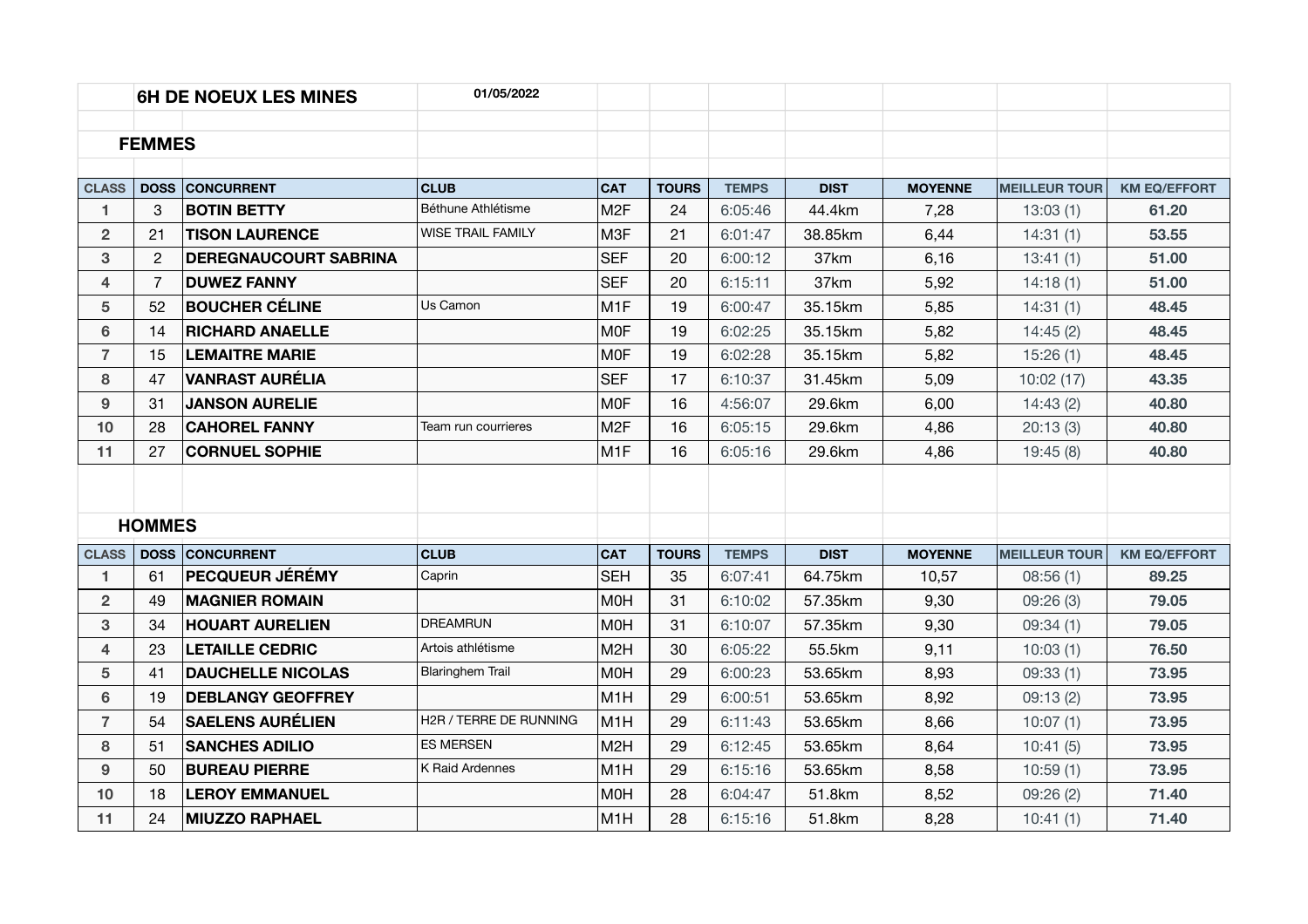| 12 | 8            | <b>JEANROY EMMANUEL</b>     |                                      | M <sub>2H</sub>  | 27 | 5:59:44 | 49.95km | 8,33 | 10:32(1)   | 68.85 |
|----|--------------|-----------------------------|--------------------------------------|------------------|----|---------|---------|------|------------|-------|
| 13 | 6            | <b>PRUVOST LOUIS</b>        | <b>MTNV</b>                          | <b>MOH</b>       | 27 | 6:05:27 | 49.95km | 8,20 | 11:12(2)   | 68.85 |
| 14 | 59           | <b>LOIRE FREDERIC</b>       | Triathlon club douai                 | M <sub>1</sub> H | 27 | 6:07:10 | 49.95km | 8,16 | 10:18(27)  | 68.85 |
| 15 | 64           | <b>FOURNIS PASCAL</b>       | Artois athlétisme                    | M4H              | 27 | 6:10:11 | 49.95km | 8,10 | 10:02(27)  | 68.85 |
| 16 | 65           | <b>CABOCHE HERVÉ</b>        |                                      | M <sub>5H</sub>  | 26 | 6:02:09 | 48.1km  | 7,97 | 11:28(1)   | 66.30 |
| 17 | 10           | <b>DONFUT DAMIEN</b>        |                                      | <b>MOH</b>       | 26 | 6:03:39 | 48.1km  | 7,94 | 10:40(1)   | 66.30 |
| 18 | 26           | <b>DESCHINS THIERRY</b>     |                                      | M <sub>5H</sub>  | 25 | 6:00:10 | 46.25km | 7,70 | 12:38(1)   | 63.75 |
| 19 | 36           | <b>LEVERT JEROME</b>        | Dreamrun                             | M <sub>1</sub> H | 25 | 6:00:46 | 46.25km | 7,69 | 09:34(1)   | 63.75 |
| 20 | 45           | <b>D'AMORE LAURENT</b>      |                                      | M <sub>1</sub> H | 25 | 6:00:52 | 46.25km | 7,69 | 11:53(3)   | 63.75 |
| 21 | 38           | <b>GUILBERT FRÉDÉRIC</b>    |                                      | M <sub>1</sub> H | 25 | 6:03:51 | 46.25km | 7,63 | 11:36(2)   | 63.75 |
| 22 | 35           | <b>MARTINOT FRANÇOIS</b>    | Métropole Trail Nature Villeneuv M1H |                  | 24 | 6:00:40 | 44.4km  | 7,39 | 12:17(7)   | 61.20 |
| 23 | 66           | <b>BOULANGER THIBAULT</b>   | Wasquehal Triathlon                  | <b>MOH</b>       | 24 | 6:00:48 | 44.4km  | 7,38 | 08:58(1)   | 61.20 |
| 24 | 48           | <b>ROLLIN FABIEN</b>        |                                      | M3H              | 24 | 6:05:48 | 44.4km  | 7,28 | 12:27(5)   | 61.20 |
| 25 | 46           | <b>BUREAU LAURENT</b>       |                                      | M <sub>2</sub> H | 24 | 6:09:54 | 44.4km  | 7,20 | 11:45(1)   | 61.20 |
| 26 | 60           | <b>PATAUD FLORENT</b>       |                                      | M <sub>1</sub> H | 24 | 6:10:25 | 44.4km  | 7,19 | 10:16(24)  | 61.20 |
| 27 | 43           | <b>POIRIER HENRI</b>        | COURIR A COMINES                     | M4H              | 24 | 6:10:37 | 44.4km  | 7,19 | 10:00(24)  | 61.20 |
| 28 | 58           | <b>WENZEL SYLVAIN</b>       |                                      | M3H              | 24 | 6:10:38 | 44.4km  | 7,19 | 10:26 (24) | 61.20 |
| 29 | 55           | <b>DEBOUVERIE FRANCK</b>    |                                      | M3H              | 24 | 6:10:40 | 44.4km  | 7,19 | 10:01(24)  | 61.20 |
| 30 | 39           | <b>HUGUET JEREMY</b>        |                                      | <b>MOH</b>       | 24 | 6:10:52 | 44.4km  | 7,18 | 11:32(1)   | 61.20 |
| 31 | 44           | <b>DUBOIS DAVID</b>         | <b>CSE ALSTOM</b>                    | M4H              | 23 | 5:51:15 | 42.55km | 7,27 | 10:52(5)   | 58.65 |
| 32 | 33           | <b>SABBADINI GUILLAUME</b>  | <b>Renault Electricity</b>           | <b>MOH</b>       | 23 | 6:07:58 | 42.55km | 6,94 | 11:20(1)   | 58.65 |
| 33 | 57           | <b>DELASSUS FRANCIS</b>     | BETHUNE ATHLETISME                   | M3H              | 23 | 6:10:12 | 42.55km | 6,90 | 09:55(1)   | 58.65 |
| 34 | 53           | <b>MOREL ALAN</b>           |                                      | M <sub>1</sub> H | 22 | 6:00:46 | 40.7km  | 6,77 | 09:18(1)   | 56.10 |
| 35 | 11           | <b>DAUTRICOURT EMMANUEL</b> |                                      | M <sub>2</sub> H | 22 | 6:01:45 | 40.7km  | 6,75 | 12:16(1)   | 56.10 |
| 36 | 22           | <b>TISON STEPHANE</b>       | wise trail family                    | M3H              | 22 | 6:01:48 | 40.7km  | 6,75 | 11:20(2)   | 56.10 |
| 37 | $\mathbf{1}$ | <b>AMEL BOUMEDIENNE</b>     | LES RANDONNEURS HERSINO M4H          |                  | 22 | 6:10:17 | 40.7km  | 6,59 | 10:02(22)  | 56.10 |
| 38 | 16           | <b>STEFANSKI CHRISTOPHE</b> |                                      | M3H              | 21 | 6:02:30 | 38.85km | 6,43 | 15:16(13)  | 53.55 |
| 39 | 62           | <b>VITEAU THOMAS</b>        |                                      | M3H              | 20 | 5:55:13 | 37km    | 6,25 | 12:41(1)   | 51.00 |
| 40 | 30           | <b>PARMENT FABIEN</b>       |                                      | M3H              | 20 | 6:00:31 | 37km    | 6,16 | 11:35(1)   | 51.00 |
| 41 | 17           | <b>LECLERCQ DAVID</b>       | RND GONNEHEM                         | M <sub>1</sub> H | 20 | 6:01:13 | 37km    | 6,15 | 15:34(1)   | 51.00 |
| 42 | 4            | <b>PATOUX SEBASTIEN</b>     | TRDC Transports Routiers de CM1H     |                  | 20 | 6:02:29 | 37km    | 6,12 | 12:40(1)   | 51.00 |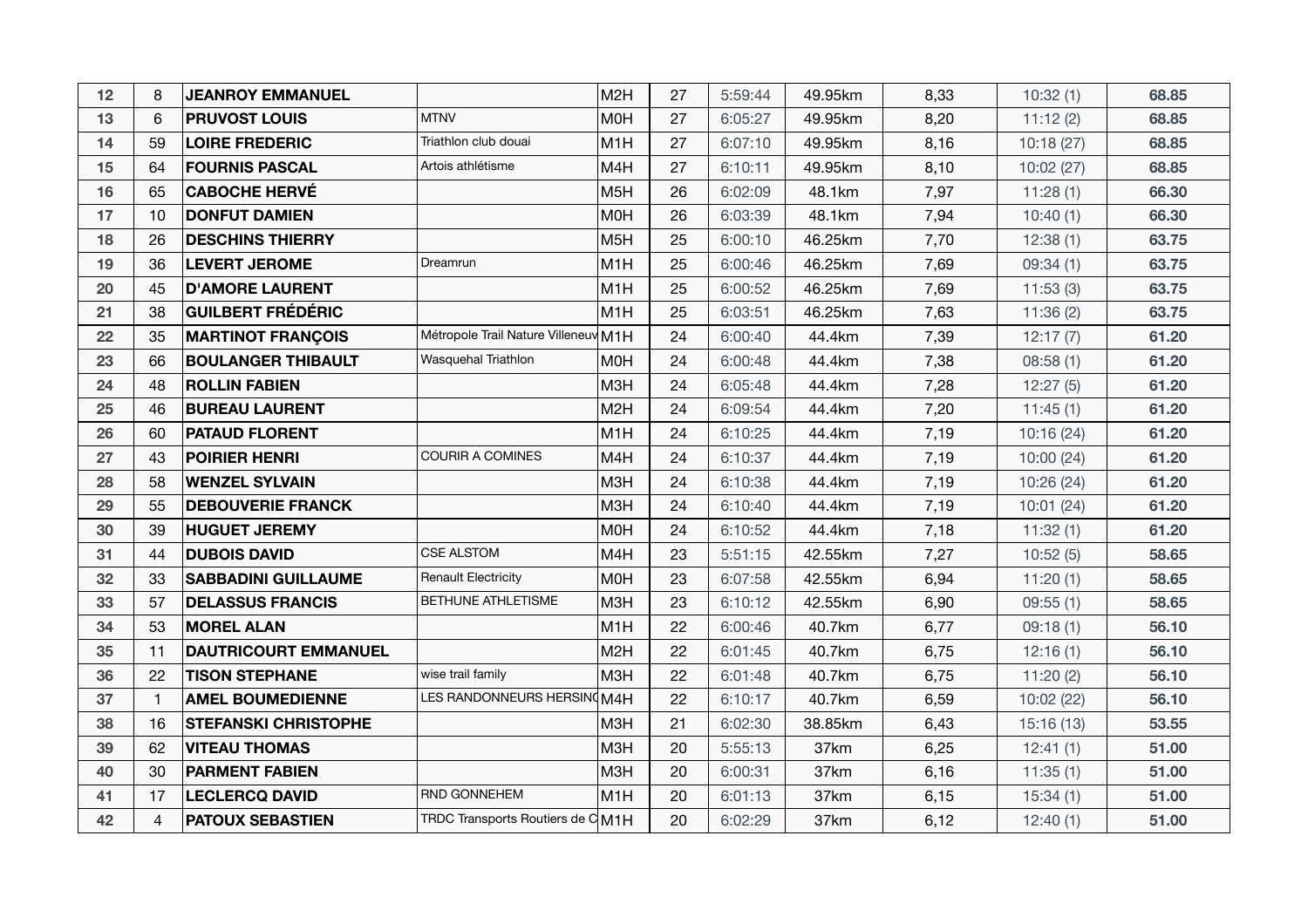| 43             | 67             | <b>VERSTRAET Loic</b>      |                                                                                  | <b>SEH</b>       | 20           | 6:04:37       | 37km           | 6,09                 | 11:36(1)            | 51.00 |
|----------------|----------------|----------------------------|----------------------------------------------------------------------------------|------------------|--------------|---------------|----------------|----------------------|---------------------|-------|
| 44             | 32             | <b>BRUNELOT VINCENT</b>    | STA sport et loisir                                                              | M <sub>1</sub> H | 20           | 6:08:02       | 37km           | 6,03                 | 11:39(9)            | 51.00 |
| 45             | 37             | <b>AUMONT LUDOVIC</b>      |                                                                                  | M3H              | 20           | 6:10:17       | 37km           | 6,00                 | 10:02(20)           | 51.00 |
| 46             | 12             | <b>LENGLEN ANTOINE</b>     |                                                                                  | <b>SEH</b>       | 20           | 6:10:37       | 37km           | 5,99                 | 10:02(20)           | 51.00 |
| 47             | 42             | <b>FACQ ALAIN</b>          | <b>COURIR A COMINES</b>                                                          | M3H              | 19           | 6:00:39       | 35.15km        | 5,85                 | 12:02(1)            | 48.45 |
| 48             | 40             | <b>POIRON GUILLAUME</b>    |                                                                                  | <b>SEH</b>       | 19           | 6:00:45       | 35.15km        | 5,85                 | 12:17(1)            | 48.45 |
| 49             | 9              | <b>NICOLE AURÉLIEN</b>     |                                                                                  | <b>SEH</b>       | 19           | 6:01:06       | 35.15km        | 5,84                 | 11:39(1)            | 48.45 |
| 50             | 20             | <b>LEMAN GERARD</b>        |                                                                                  | M <sub>5</sub> H | 19           | 6:10:35       | 35.15km        | 5,69                 | 10:01(19)           | 48.45 |
| 51             | 13             | <b>VANDERBERG GÉRARD</b>   |                                                                                  | M <sub>2H</sub>  | 18           | 6:03:35       | 33.3km         | 5,50                 | 13:58(3)            | 45.90 |
| 52             | 5              | <b>MAURICE ARNAUD</b>      |                                                                                  | M <sub>1</sub> H | 16           | 6:01:14       | 29.6km         | 4,92                 | 19:24(1)            | 40.80 |
|                |                |                            |                                                                                  |                  |              |               |                |                      |                     |       |
|                | <b>EQUIPES</b> |                            |                                                                                  |                  |              |               |                |                      |                     |       |
| <b>CLASS</b>   |                | <b>DOSS CONCURRENT</b>     | <b>CLUB</b>                                                                      | <b>TOURS</b>     | <b>TEMPS</b> | <b>DIST</b>   | <b>MOYENNE</b> | <b>MEILLEUR TOUR</b> | <b>KM EQ/EFFORT</b> |       |
| 1              | 110            | Noeux Athlétisme éq 1      | Romuald Gilbert/Ponchel<br>Franck/Creton Frederic/Gavrel<br>Kevin                | 43               | 6:02:52      | 79.55km       | 13,15          | 07:37(10)            | 109.65              |       |
| $\overline{2}$ | 105            | Les 4 fantastiques         | Popoff Michka/Gruson<br>Christophe/Dufour<br>Cedric/Bernard Patrick              | 39               | 6:03:32      | 72.15km       | 11,91          | 07:52(9)             | 99.45               |       |
| 3              | 102            | <b>Rmt</b>                 | Brzezinski Michael/Leroux<br>Mathieu/Bonnet Nicolas/Pille<br><b>Nicolas</b>      | 39               | 6:07:46      | 72.15km 11,77 |                | 08:17(1)             | 99.45               |       |
| 4              | 108            | <b>Quentin et Pierrick</b> | Carbonnier Quentin/Debomy<br>Pierrick                                            | 37               | 6:01:21      | 68.45km 11,37 |                | 08:54(1)             | 94.35               |       |
| 5              | 111            | Noeux Athlétisme éq 2      | Roppa Arnaud/Creton<br>Roger/Leroy Benjamin/Creton<br>Anthony                    | 36               | 6:09:13      | 66.6km        | 10,82          | 08:23(9)             | 91.80               |       |
| 6              | 104            | <b>MTV</b>                 | Tourneux Alexandre/Tourneux<br>Julie/Mariage<br>Delphine/Verfaillie Pascal       | 30               | 6:10:17      | 55.5km        | 8,99           | 09:51(5)             | 76.50               |       |
| $\overline{7}$ | 103            | <b>Les Pitcheployes</b>    | Thery Benoit/Blaevoet<br>Gregoire                                                | 28               | 6:00:52      | 51.8km        | 8,61           | 10:17(3)             | 71.40               |       |
| 8              | 106            | <b>LES POCHTRONNES</b>     | Drancourt Pascaline/Poirier<br>Catherine/Vandierdonck<br>Margaux/Dubois Nathalie | 28               | 6:11:43      | 51.8km        | 8,36           | 11:27(9)             | 71.40               |       |